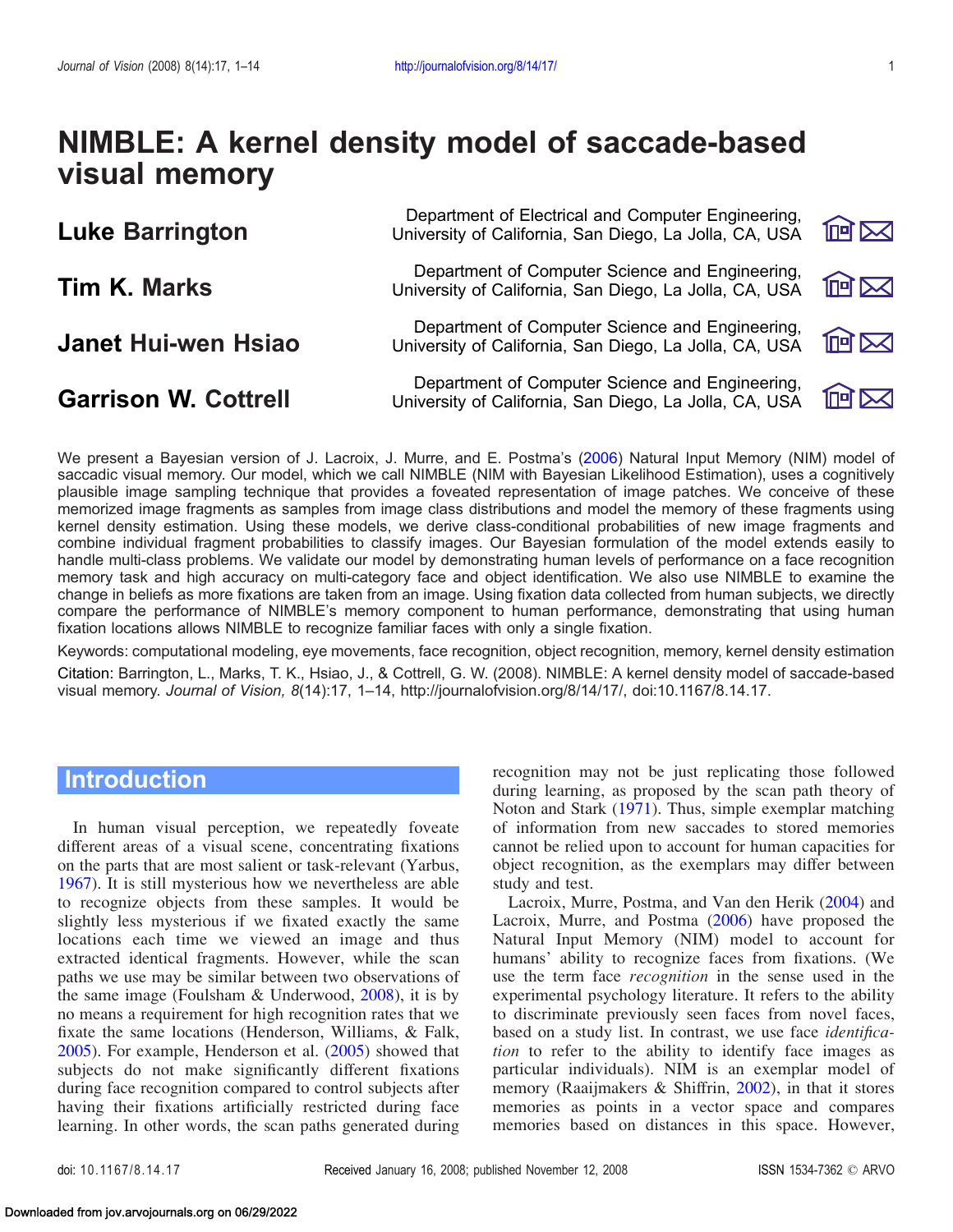<span id="page-1-0"></span>NIM differs from standard mathematical psychology models in that (a) it uses actual facial images as input and (b) it is based on the idea of storing fixation-based face fragments, rather than whole face exemplars. The NIM model's memory is reminiscent of a kernel density estimator but differs in important details from a true probabilistic model in the way that the estimates from individual fragments are combined. In this paper, we present a Bayesian version of the NIM model that uses naive Bayes to combine the likelihood estimates from individual fragments. We further extend the model to perform multi-class visual memory tasks and to use a variety of kernels for density estimation. Our model, which we call NIMBLE (for NIM with Bayesian Likelihood Estimation), achieves human levels of performance on a standard face recognition task and also performs multi-class face and object identification tasks with high accuracy. Bayesian combination of individual fragment likelihoods outperforms the combination method from the original NIM model in most cases, and the new kernels far outperform those used in NIM.

Though there are few cognitive models of saccadebased visual memory, fragment-based models are common in computer vision. Supporting the idea that the whole image can be recovered from sampling only at interesting fixation points, the work of Raj, Geisler, Frazor, and Bovik ([2005\)](#page-12-0) on entropy minimization of natural scenes demonstrates that images can be reconstructed from fragments. Ullman, Vidal-Naquet, and Sali ([2002\)](#page-12-0) used the mutual information between an image fragment and the class label of the object from which it is sampled to show that fragments of intermediate complexity (fragments that are smaller than the total object but much larger than a pixel) are most useful for image classification. The SIFT features proposed by Lowe ([2004\)](#page-12-0) are based on finding key points in images that are invariant to changes of scale, orientation, and illumination, then describing each point using histograms of image gradients in the region surrounding the point. Belongie, Malik, and Puzicha ([2002\)](#page-11-0) find interest points in images and model the correspondence between the shapes described by these points to compare and classify images. Applying fragment-based representation to video, Dollar, Rabaud, Cottrell, and Belongie ([2005\)](#page-12-0) find interest points in three-dimensional video signals and extract spatiotemporal fragments (called cuboids) for use in behavior classification. Thus, not only are image fragments a biologically plausible representation for image classification, they have also been used quite successfully in computer vision applications.

In the Methods section, we begin by describing our biologically motivated image sampling and transformation procedure. We then describe the NIM model. Next, we explain our Bayesian version of the model, NIMBLE, including a variety of extensions. We compare human and model performance on visual memory tasks in the [Results](#page-5-0) section, and conclude the paper with a discussion.

# Methods

# Visual input simulation Fixation point selection

Given a current fixation point, the choice of where to saccade to next is driven by a number of external cues including motion, peripheral complexity, and non-visual stimuli (such as sound), as well as top-down taskdependent directives such as attention and expectation. Though many computer models (e.g., Mozer, Shettel, & Vecera, [2006;](#page-12-0) Wolfe, [1994;](#page-13-0) Zelinsky, Zhang, Yu, Chen, & Samaras, [2006](#page-13-0)) have been proposed for how to integrate top-down and bottom-up cues, in this work we select fixations based only on the bottom-up salience of static images. We model the fixation selection process using a local interest operator for determining the scan paths (Yamada & Cottrell, [1995](#page-13-0)). This model uses the rotational variance of eight low-resolution Gabor filter responses to construct a distribution of the contour complexity (salience) over all pixels in a given image:

$$
\text{Salience}(i,j) = \frac{1}{8} \sum_{n=1}^{8} \left( G(i,j,\theta) - \mu_G(i,j) \right)^2, \tag{1}
$$

where  $G(i, j, \theta)$  is the magnitude response of a Gabor filter with orientation  $\theta$  centered at pixel  $(i, j)$ , and  $\mu_G(i, j)$  is the mean response across all eight orientations. A similar technique developed by Renninger, Coughlan, Verghese, and Malik [\(2005](#page-12-0)) defines salience as the entropy, rather than the variance, of local image contours.

We convert this salience map into a probability distribution using the softmax function (Bishop, [1995\)](#page-11-0). A fixation point is then chosen randomly according to this distribution. [Figure 1](#page-2-0) shows a salience map generated in this manner as well as a sample distribution of fixation points. After each fixation point is chosen, we reduce the salience around the fixated point by subtracting from the salience distribution a rotationally symmetric Gaussian, centered at the fixation point, and then renormalizing. This inhibits repeated fixations of the same location and prevents fixations from clustering in areas that are initially highly salient. A given image will always have the same initial salience map, but by randomly sampling from this distribution and inhibiting return to fixated locations, repeated viewings of the same image will result in different scan paths.

Despite the simplicity of this purely bottom-up model, the resulting scan paths for the face recognition task qualitatively approximate those observed in humans (Yamada & Cottrell, [1995\)](#page-13-0). The model satisfies three of the five criteria identified by Itti and Koch ([2001\)](#page-12-0) for a computational model of visual attention: it derives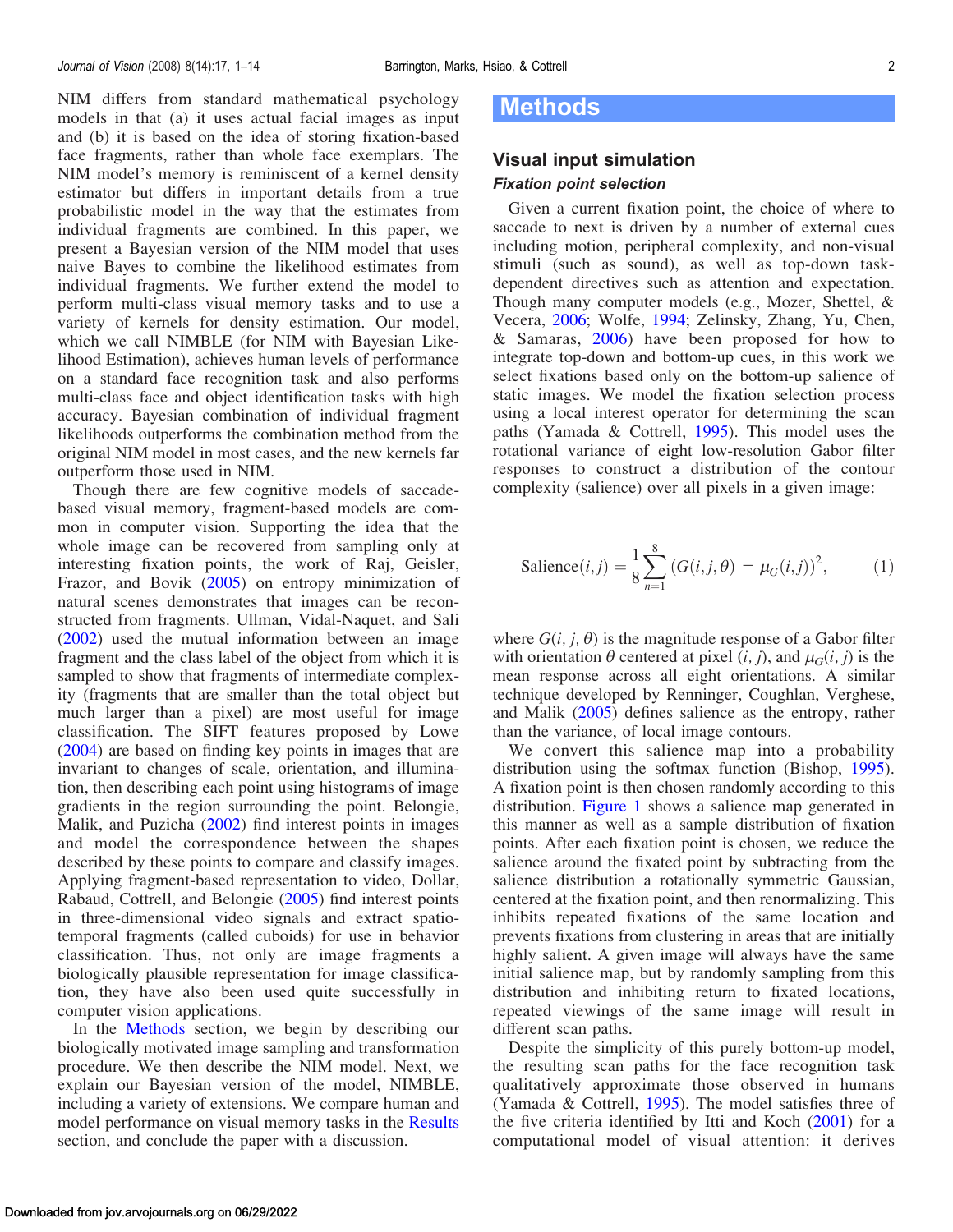<span id="page-2-0"></span>

Figure 1. (a) An image from the FERET database with 10 sample fixation points. (b) The corresponding salience map generated using the technique of Yamada and Cottrell [\(1995\)](#page-13-0). The fixations shown in (a) were chosen randomly according to this salience map, and while they tend to cluster around highly salient areas, inhibition of return enforces a more even distribution of fixations across the image.

perceptual salience of a fixation point from the surrounding context, it creates a salience distribution over the visual scene, and it inhibits return to previously attended locations. In this paper, we ignore the remaining two criteria, which concern top-down influences on fixation point selection. Since this salience model is fully probabilistic, it could be combined with top-down feedback to direct eye movements, for example, by extending the results of Nelson and Cottrell [\(2007](#page-12-0)) to determine the fixations that would be most useful in enhancing performance on the current visual task.

We have tested NIMBLE using various alternative mechanisms for computing visual salience (for selecting fixations). NIMBLE using the salience operator of Itti and Koch [\(2001\)](#page-12-0) results in roughly the same face recognition performance as NIMBLE using the salience operator ([Equation 1\)](#page-1-0) of Yamada and Cottrell [\(1995](#page-13-0)), but the latter approach has the advantage that the same mechanism (Gabor filters) is used for computing salience as for processing images (see the Retinal/cortical image transform section). Purely random selection of fixations (corresponding to a uniform salience map) reduces performance by 30%. Sampling fixations from the Canny edge map of the image, as was done in the NIM model, reduces performance by 20%. We also tested NIMBLE using the locations of actual human fixations, which were recorded from the same face images using an eye tracker (Hsiao & Cottrell, [in press\)](#page-12-0). A detailed description of this experiment is given in the [Results](#page-5-0) section.

#### Retinal/cortical image transform

A fixated patch of an input image undergoes many stages of neural processing before being represented as a pattern of activation in high-level visual cortex. Our biologically inspired model of the processing in primary visual cortex (V1) uses the magnitude responses of Gabor filters at 8 orientations and 4 frequencies (Jones & Palmer, [1987\)](#page-12-0). At each orientation, we use Gabor filter frequencies of  $\frac{1}{16}$ ,  $\frac{1}{12}$ ,  $\frac{1}{8}$ , and  $\frac{1}{4}$  cycles/pixel (corresponding to 8,  $10\frac{2}{3}$ , 16, and 32 cycles/face) to approximate the varying resolution available to the retina. We transform an image into the Gabor-filtered domain by calculating the response of each of these 32 filters (8 orientations  $\times$  4 frequencies) at every image pixel.

The model approximates a foveated representation of the fixated location by extracting square patches from these Gabor response images. The highest spatial frequency filter responses correspond to the high-resolution foveated area centered at the fixated location. The lowfrequency filter responses at a given pixel within the square patch are computed from an image area with spatial context that extends beyond the borders of the patch—a low-resolution filter placed at the edge of a patch responds with one quarter of its peak magnitude at 52 pixels from the fixation point or 40% of the width of the test images, corresponding to a visual angle of  $3.2^{\circ}$ (assuming a real face viewed from a distance of 1 m occupies  $8^{\circ}$  of the visual field; Henderson et al., [2005\)](#page-12-0). Thus, this patch-based representation includes extrafoveal information corresponding to the low-resolution data from the retinal periphery.

The size of the extracted patch of filter responses and the number of fragments that the model may examine for each image are experimental parameters that correspond, in human vision, to the distance of the eye from the image (and thus the size of the foveated area) and the time spent studying the image (determining the number of fixations made). For a fragment size of  $35 \times 35$  pixels (corresponding to a visual angle of  $2^{\circ}$  for a subject about 1 m from a real face, an approximation of the human studies discussed below), the model's input feature vector has  $35 \times 35$  pixels  $\times$  8 orientations  $\times$  4 frequencies = 39,200 dimensions. This fragment size was chosen to approximate the experimental conditions experienced by the human subjects whose data we model in the [NIMBLE](#page-7-0) [using human fixations](#page-7-0) section, but the NIMBLE model could use image fragments of any size. For efficiency and good generalization, we use principal component analysis (PCA) to reduce the size of this vector to 80 components, retaining about 90% of the data variance (depending on the data set—see the [Results](#page-5-0) section). This feature extraction procedure of wavelet-based image decomposition followed by PCA is a standard approximation for biologically motivated vision models (Dailey, Cottrell, Padgett, & Adolphs, [2002](#page-11-0); Lacroix et al., [2006](#page-12-0); Palmeri & Gauthier, [2004](#page-12-0)).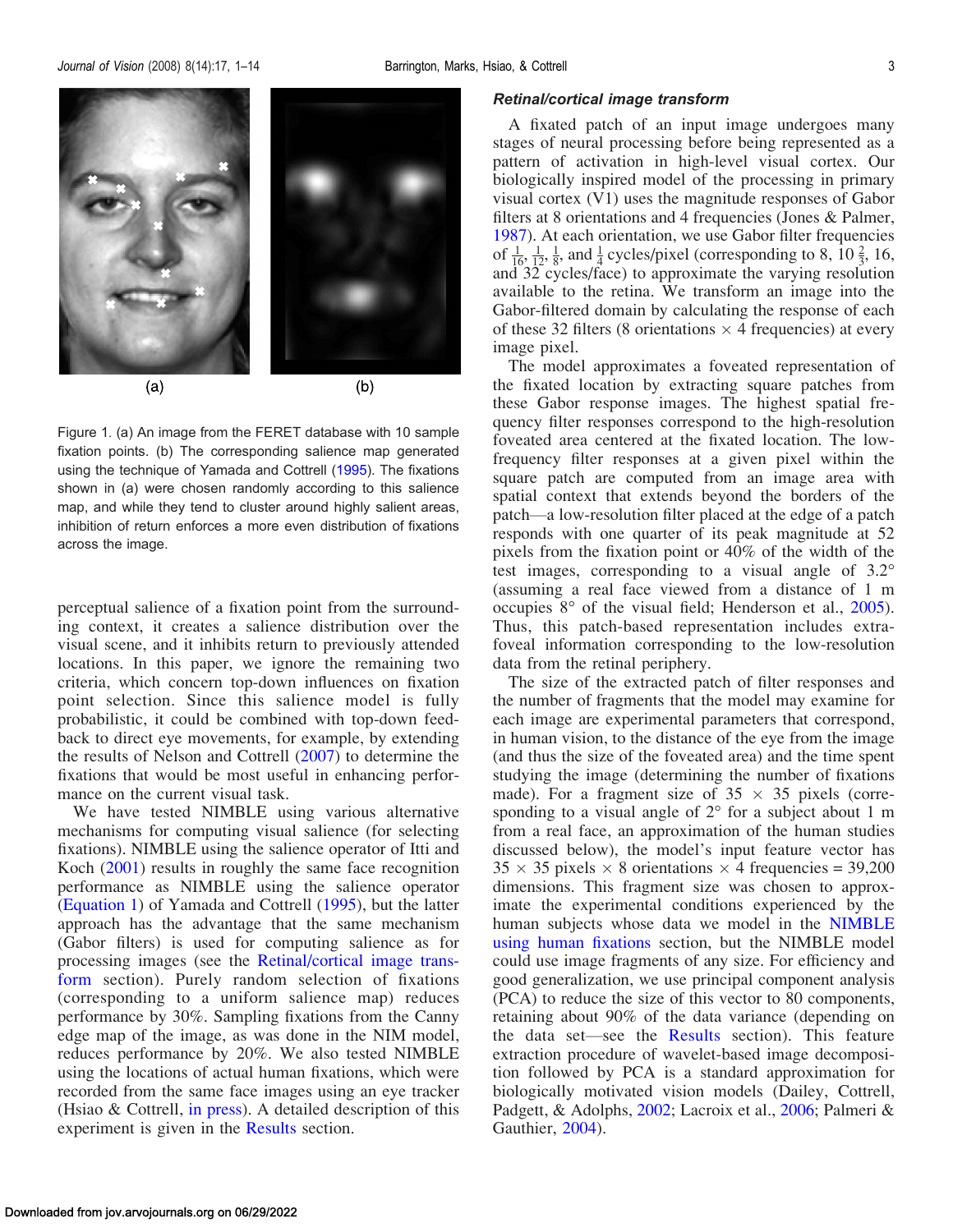<span id="page-3-0"></span>The inspiration for our model of saccade-based vision comes from the work of Lacroix et al. [\(2004](#page-12-0), [2006\)](#page-12-0). Their Natural Input Memory (NIM) model is so called since it takes biologically inspired saccade-like samples from a studied image as input. Their sampling method differs slightly from ours in that they sample from the contours of an image, determined by Canny edge detection, and then process the sampled patches with the steerable pyramid transform, a multi-scale wavelet-based transform that is similar to Gabor filtering. They then apply PCA to these features before storage in the memory.

Following the lead of many cognitive memory models (Dailey, Cottrell, & Busey, [1998;](#page-11-0) Hintzman, [1984](#page-12-0); Nosofsky & Palmeri, [1997\)](#page-12-0), the NIM model's memory process stores the feature-transformed representation of fixated image fragments as vectors in a high-dimensional memory space. Memories are compared to each other as well as to new image fragments by comparing the Euclidean distance between their vector representations in this memory space. The NIM model computes the familiarity of a new fragment by calculating the proportion of previously stored memories that lie within a radius  $r$  (a model parameter) of the new fragment in the memory space. Averaging these familiarities over all samples from a new image produces an estimate of the probability that the image is from the class known to the memory. The memory space introduced by the NIM model has been shown to achieve the best known correlation with human judgments of perceptual similarity (Lacroix et al., [2006\)](#page-12-0), and the retrieval methods exhibit human performance effects (such as list length and list strength) on face recognition memory tasks (Lacroix et al., [2004](#page-12-0)).

The NIM memory retrieval method (Lacroix et al., [2006\)](#page-12-0) determines the familiarity of a newly examined fragment by counting how many of the stored memories,  ${m_1, ..., m_M}$ , lie within a radius r of the new image fragment. Thus, the familiarity of the new fragment, f, is defined by

$$
fam(f) = \sum_{j=1}^{M} I_r (||m_j - f||_2), \qquad (2)
$$

where

$$
I_r(x) = \begin{cases} 1, & x \le r \\ 0, & \text{otherwise.} \end{cases} \tag{3}
$$

#### NIM combination of fragment familiarities

An image is represented as a set of N fragments  $F = \{f_1,$  $..., f_N$ . In the NIM model, Lacroix et al. ([2006\)](#page-12-0) define the familiarity of a test image as the mean of the familiarities of all N fragments taken from that image:

$$
fam(F) = \frac{1}{N} \sum_{i=1}^{N} \text{fam}(f_i). \tag{4}
$$

They use a logistic function to transform this mean familiarity value into a probability value between 0 and 1:

$$
P(\text{familiar image}) = \frac{1}{1 + \beta e^{-\theta \text{fam}(F)}},\tag{5}
$$

where  $\beta$  and  $\theta$  are parameters of the model used to fit the performance to human data.

The NIM model formulation (Lacroix et al., [2006\)](#page-12-0) only attempts to make judgments about the familiarity of a studied image by comparing a set of fragments extracted from the image to all previously stored memories. Since these memories are stored without labels, the resulting familiarity value must be compared to a threshold to decide whether the image is familiar or unfamiliar. Our extension of NIM, described in the A more NIMBLE approach section, stores class labels with each exemplar and can return explicit posterior probabilities for each class given the image fragments, permitting multi-class and hierarchical memory tasks in addition to the familiar/ unfamiliar recognition memory task of Lacroix et al. [\(2006](#page-12-0)). More recent versions of NIM (e.g., NIMCLASS (Lacroix, Postma, & Van den Herik, [2007\)](#page-12-0) have also been extended to classification. These more recent versions are compared to our model in the [Discussion](#page-10-0) section.

## A more NIMBLE approach

Having sampled and processed a new image as described above in the [Retinal/cortical image transform](#page-2-0) section, we want to evaluate the probability of the resulting set of N fragments,  $F = \{f_1, ..., f_N\}$ , under the models for each of a number of image classes. For instance, we handle the previously described familiar/ unfamiliar faces task as a two-class problem and can additionally handle other classification tasks such as Alice/Bob/Carol/Dan/unknown or dogs/not dogs. For each class, c, we use Bayes rule to compute the posterior distribution:

$$
p(c|F) = \frac{p(F|c)p(c)}{p(F)}.
$$
\n<sup>(6)</sup>

In this case,  $p(F|c)$  is the likelihood of the set of image fragments under the density model for class  $c$ , and  $p(c)$  is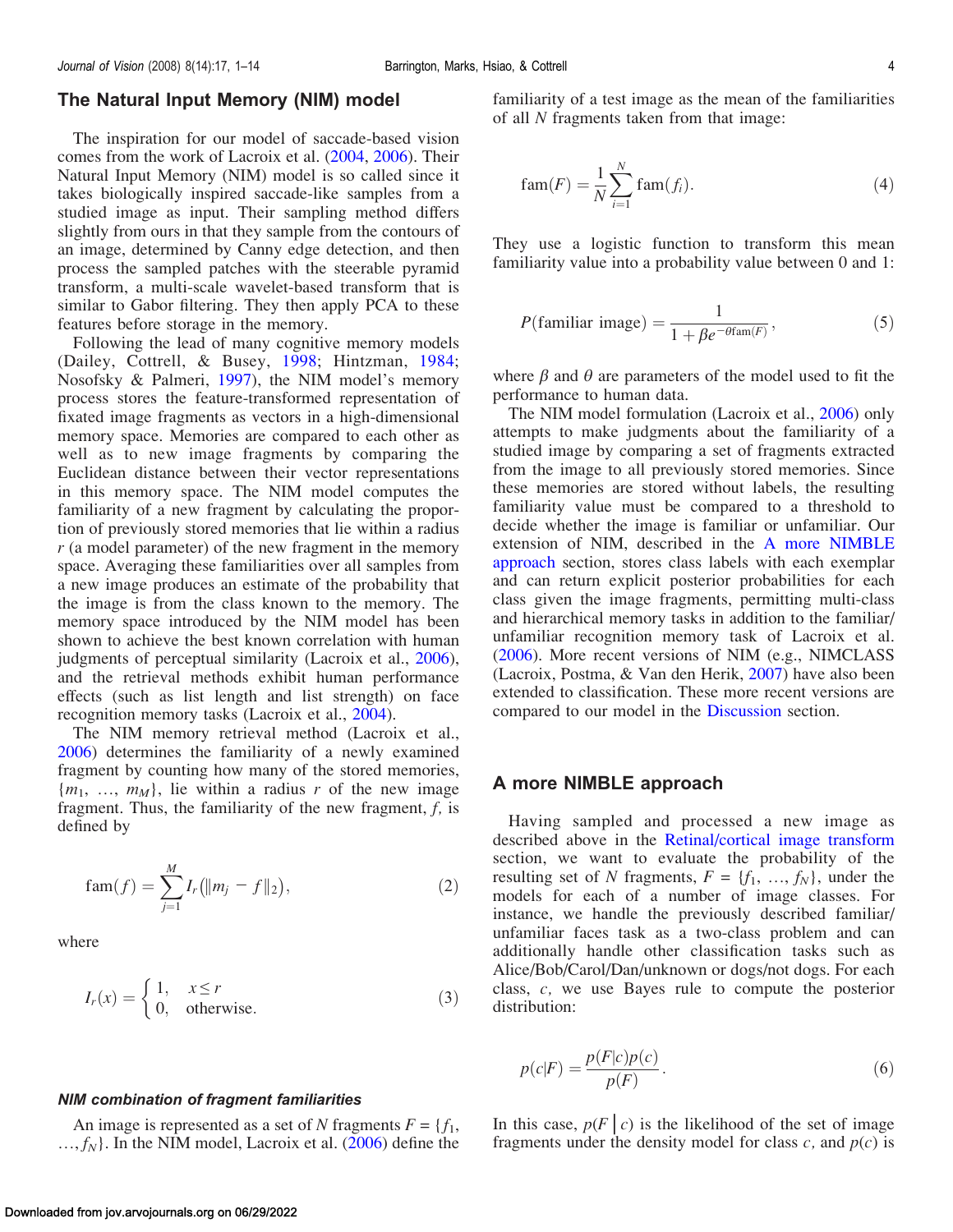<span id="page-4-0"></span>the class prior which may be learned from experience with training data.

We compute the likelihood of the set of image fragments,  $p(F|c)$ , by combining the likelihoods of each individual fragment,  $p(f_i | c)$ , as explained in the Naive Bayes fragment combination section. Each of these classconditional fragment likelihoods is computed using kernel density estimation (see the Kernel density estimation section).

#### Naive Bayes fragment combination

In the NIMBLE model, we make the naive Bayes assumption of conditional independence between each fragment  $f_i \nightharpoonup F$ , given the class, and take the product of the individual fragment likelihoods to obtain an estimate of the overall likelihood function:

$$
p(F|c) = \prod_{i=1}^{N} p(f_i|c).
$$
 (7)

By integrating fragment likelihoods using the naive Bayes combination (Equation 7), we can obtain a parameter-free estimate of the posterior probability of each class given the image.

In contrast, if we conceive of the familiarity of image patches in the NIM model as fragment likelihoods, then we can think of NIM's fragment integration method ([Equation 4\)](#page-3-0) as defining the likelihood of an image to be the mean of its fragment likelihoods:

$$
p(F|c) = \frac{1}{N} \sum_{i=1}^{N} p(f_i|c).
$$
 (8)

Combining fragment likelihoods by taking their product using the naive Bayes method (Equation 7) assumes that the probabilities of observing each patch are conditionally independent, given the class. While this assumption is clearly not true (e.g., if our first glimpse of a picture of a randomly chosen friend reveals Alice's left eye, it is very likely that a further saccade will reveal Alice's right eye), explicitly modeling the class-conditional dependencies of all possible sets of observable fragments is computationally intractable. While it is unwarranted, at least the conditional independence assumption is explicit in the model, and this probabilistic framework allows for the inclusion of higher level dependencies. In contrast, the probabilistic interpretation of the implicit assumptions about dependence between fragments in the mean familiarity method of combination ([Equation 4\)](#page-3-0) is unclear, though Kittler, Hatef, Duin, and Matas [\(1998\)](#page-12-0) have indicated that such ad hoc methods can perform well in practice.

#### Bayesian classification

The classification decision is made by comparing the log ratio of the class and non-class posteriors:

$$
\log \frac{p(c|F)}{p(\overline{c}|F)} = \log \frac{p(F|c)p(c)}{p(F|\overline{c})p(\overline{c})}
$$
  
= 
$$
\log \frac{p(F|c)}{p(F|\overline{c})} + \log \frac{p(c)}{p(\overline{c})}.
$$
 (9)

The first term on the right-hand side of Equation 9 compares the relative likelihoods of the observed fragments under the class and non-class models. The second term controls the bias or prior weight that the model or subject puts on seeing images from class c versus all other images. The Bayes decision rule classifies the image as coming from class  $c$  when Equation 9 is positive and from class  $\overline{c}$  otherwise. In the multi-class framework, the Bayes-optimal rule is to choose the class with the largest posterior probability:

$$
c^* = \underset{c}{\text{argmax}} \ p(c|F). \tag{10}
$$

#### Kernel density estimation

Kernel density estimation centers a kernel function at the point in memory space corresponding to every memorized fragment and computes the probability density of a new point (new fragment)  $f$  under each of these kernels. The sum of these probabilities forms the overall estimate of the likelihood of the new fragment,  $p(f|c)$ . The choice of kernel function and the parameters that control its shape are design features of the model, which we will consider below.

We may interpret the original NIM (Lacroix et al., [2006](#page-12-0)) measure of a new fragment's familiarity [\(Equation 2](#page-3-0)) as a kernel density estimate that centers a hypersphere of radius  $r$ , with uniform density, at the location of each stored exemplar in memory space. The familiarity of a new fragment, f, can be viewed as summing its density under all of these uniform kernels. By casting the problem of memory retrieval as a kernel density estimation task, we can explore the model's performance under a variety of kernel functions beyond the hypersphere in [Equation 2](#page-3-0). Indeed, this NIM kernel prohibits using the naive Bayes combination of fragment likelihoods (Equation 7), since if a test fragment  $f$  were to find no stored points within radius r, it would be assigned zero likelihood. In that case, even if all other fragments were strongly predictive of the class, the resulting product of fragment likelihoods would be  $p(F|c) = 0$ .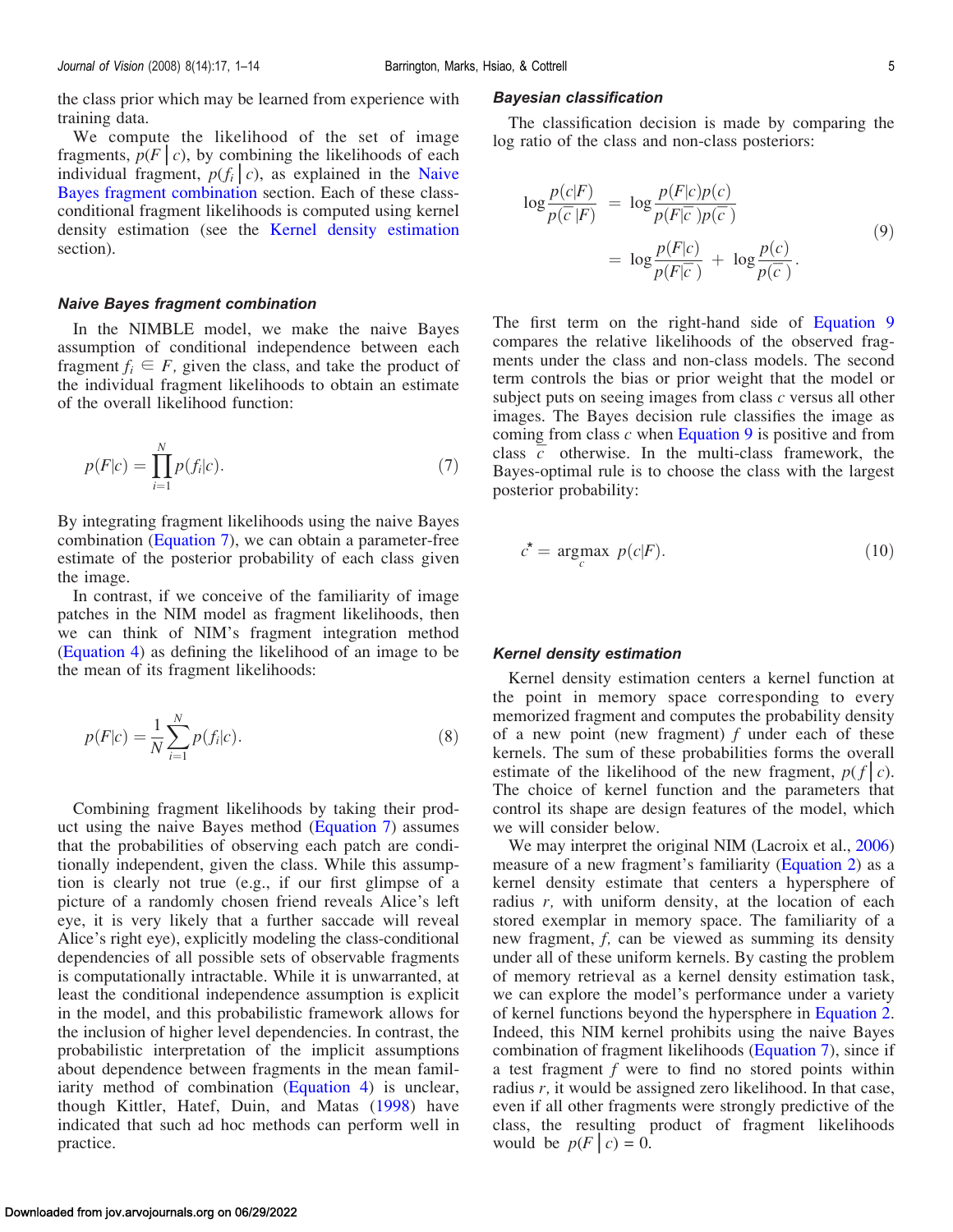<span id="page-5-0"></span>We have implemented the NIMBLE model using two alternative kernel functions. The first is a Gaussian kernel:

$$
p(f|c) = \frac{1}{|M_c|} \sum_{j=1}^{|M_c|} N(x, \mu, \sigma),
$$
\n(11)

where  $N(x, \mu, \sigma)$  represents the normal probability density function of x with mean  $\mu$  and variance  $\sigma$ , and  $M_c = \{m_1,$  $m_2, \ldots, m_{\lfloor M_c \rfloor}$  is the set of previously memorized fragments from class  $c$ . The second is a  $k$ -nearest-neighbor (kNN) kernel:

$$
p(f|c) \propto \frac{k_c}{|M_c|V},\tag{12}
$$

where  $V$  is the minimum volume centered at  $f$  that contains  $k$  stored memories, of which  $k_c$  are from class  $c$ (Bishop, [1995\)](#page-11-0).

NIMBLE's Bayesian framework can accommodate both naive Bayes combination of fragment likelihoods [\(Equa](#page-4-0)[tion 7](#page-4-0)) and NIM's averaging method of combining fragment likelihoods ([Equation 8\)](#page-4-0). In Tables 1 and [2,](#page-6-0) we refer to these two methods for obtaining an overall image likelihood from fragment likelihoods as Naive Bayes and Mean familiarity, respectively. In each table, we also indicate the best parameter setting (value of  $\sigma$  or k) for each kernel, where optimization over the parameters was performed using 10 random trials.

## Results

In this section, we present the results of applying NIMBLE to a face identification task, an object identification task, and a face recognition (memory) task.

## Experimental data

In the experiments described below, we consider both face and object data sets. For facial identity and memory tasks, we use as input  $128 \times 192$  pixel grayscale images from the FERET database (Phillips, Wechsler, Huang, & Rauss, [1998\)](#page-12-0). Images of male and female Caucasian faces without facial hair or glasses were chosen, and the images were centered and normalized to have common eye positions and equal contrast. An example may be seen in [Figure 1a](#page-2-0). For object identification tasks, we use  $128 \times$ 128 pixel grayscale images of 20 objects from the COIL-100 data set (Nene, Nayar, & Murase, [1996](#page-12-0)).

## Multi-class face and object identification

Since the NIMBLE model allows memories to be stored with class labels, unlike the original NIM model (but like other NIM extensions such as NIM-CLASS; Lacroix et al., [2007](#page-12-0)), we can apply NIMBLE to multi-class identification tasks. In this paradigm, the model is trained using  $N = 10$  fragments to represent 3 images (with different lighting, expressions, or orientations) from 29 different FERET face identities or 20 COIL-100 object classes and tested on 3 unseen images from each of these classes. In this identification task, the model is presented with a novel test image that it has never seen before, and it must identify which category this novel image belongs to, based on previously studied images from the same face or object category. This is unlike the face recognition task described below in which the model must recognize the exact face images that it has previously studied.

For each test image, the output of the model is the posterior probability for each class, and the classification decision is made using [Equation 10](#page-4-0). For this multi-class problem, we assign equal prior probability to each of the classes and evaluate overall performance as the average accuracy across all classes. Note that the optimal parameter,  $\sigma$ , for the Gaussian kernel depends on the class of images to be identified since the within-class variance of patches taken from rotating objects (COIL-100) is much higher than the variance across patches sampled from aligned faces (FERET). We fit this parameter by 10-fold cross validation on randomly sampled image sets. Identification task results are shown in Table 1. Our model demonstrates high performance on these multi-class tasks. For example, our best object recognition model (kNN with Naive Bayes) achieves a respectable performance of almost 93%. A state-of-the-art computer vision system for object recognition, Belongie's shape context system (Belongie et al., [2002](#page-11-0)), achieves 97.6% accuracy on the same task. However, that system

| Kernel                      | Face ID accuracy (%) |                  | Object ID accuracy (%) |                  |
|-----------------------------|----------------------|------------------|------------------------|------------------|
|                             | Naive Bayes          | Mean familiarity | Naive Bayes            | Mean familiarity |
| Gaussian ( $\sigma$ = 1,10) | $85.6 \pm 2$         | $72.2 \pm 2$     | $87 \pm 1$             | $73.7 \pm 2$     |
| $kNN (k = 1)$               | $89.2 \pm 0.6$       | $85.8 \pm 2$     | $92.7 \pm 0.7$         | $87 \pm 0.4$     |

Table 1. Model accuracy for NIMBLE identification memory tasks. Face ID uses 29 identities from FERET, Object ID uses 20 classes from COIL-100 (optimal Gaussian variance  $\sigma$  for object ID is 10 times greater than for face ID). Standard errors of the mean are computed over 5 random trials.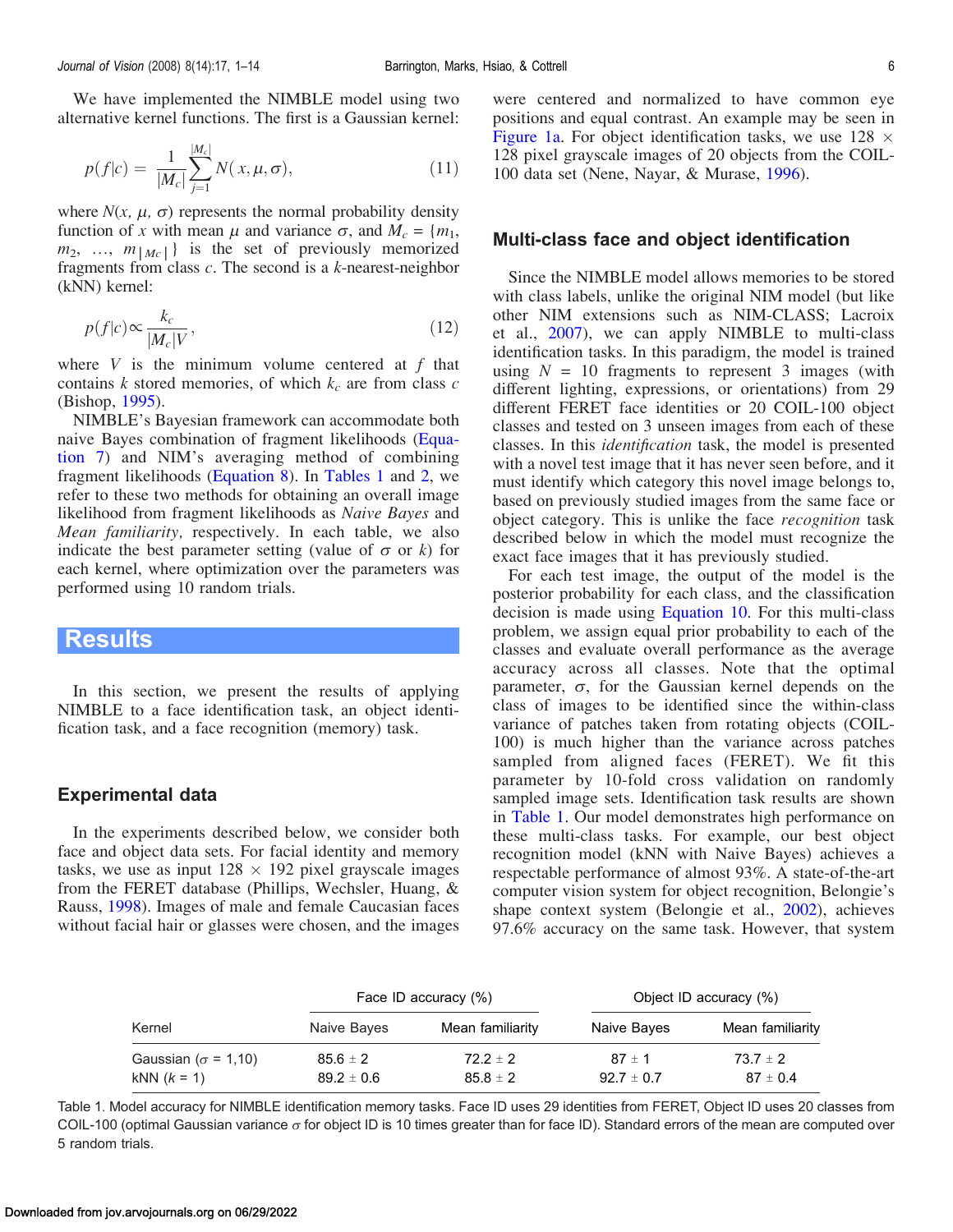<span id="page-6-0"></span>

Figure 2. NIMBLE's posterior probability of the correct face class vs. number of fixations in the 29-class face identification task. Posteriors are computed using both naive Bayes combination of fragment likelihoods [\(Equation 7](#page-4-0)) and mean familiarity combination of fragment likelihoods ([Equation 8\)](#page-4-0). The very low probabilities of the 28 incorrect classes are not shown.

uses far more complex— and less biologically plausible methods for selecting and matching correspondence points.

We use this multi-class task to demonstrate the advantage of using the naive Bayes method for combination of fragment likelihoods [\(Equation 7\)](#page-4-0) over the mean familiarity method ([Equation 8](#page-4-0)) used by Lacroix et al. ([2006\)](#page-12-0). For certain images, a given fragment may be either diagnostic of its true class or useful in excluding another class. In both cases, simply adding this fragment's likelihood to a running average over fragments [\(Equa](#page-4-0)[tion 8](#page-4-0)) provides less useful modification to the ultimate posterior than does the naive Bayes updating method of multiplication ([Equation 7\)](#page-4-0). This is illustrated in Figure 2, which plots the mean posterior probability of the correct

class in the facial identification task, averaged over all 29 facial identities. For this figure, we use an online version of NIMBLE to update the posterior,  $p(c|F)$ , as each fragment is added to F. With more information, the posterior for the correct class using naive Bayes likelihood combination ([Equation 7](#page-4-0)) rises toward 1, while the posterior calculated using mean familiarity ([Equation 8](#page-4-0)) remains roughly constant. The posterior probabilities of the 28 incorrect classes are not shown, but since the sum over all 29 classes must equal unity, it is clear that each incorrect class has very low probability, and therefore, the Bayes decision rule ([Equation 9](#page-4-0)) almost always results in correct classification. For comparison, random guessing would set  $p(c|F) = \frac{1}{29}$ . Note that the results shown in Figure 2 reveal that, on average, a single fixation is enough to correctly identify a face.

## Face recognition

Having validated NIMBLE's capabilities as a saccadebased face and object identification model, we now test it on a standard human memory task. We begin by testing NIMBLE's memory performance on a simple face recognition task. We follow the standard formulation of many human experiments, including Hsiao and Cottrell [\(in press\)](#page-12-0), which we will examine further below. In the study phase (training phase) of our simulations, NIMBLE extracts  $N = 10$  fragments (approximating the number of saccades a human makes in 3 s) from each of 32 target images of faces. NIMBLE samples each of the 32 target faces and stores the resulting 320 fragments in the model's memory space. During the testing phase, NIMBLE extracts a new set of N fragments from 64 test face images, of which 32 are the original targets and 32 are novel distracters, known as lures. The model's task is to classify each image in the test phase as target (familiar) or lure (unfamiliar).

When viewing an image, NIMBLE selects a set of fixation points that are independent samples from the salience distribution for that image. Although the fixation points chosen during training and testing are sampled from the same underlying salience distribution, the

|                          |                      | ROC area        |                 |  |
|--------------------------|----------------------|-----------------|-----------------|--|
| Kernel                   | Fragment combination | $10-D$ BG       | 80-D BG         |  |
| Gaussian ( $\sigma$ = 1) | Naive Bayes          | $0.94 \pm 0.03$ | $0.58 \pm 0.02$ |  |
|                          | Mean familiarity     | $0.97 \pm 0.02$ | $0.62 \pm 0.13$ |  |
| $kNN (k = 1)$            | Naive Bayes          | $0.93 \pm 0.05$ | $0.97 \pm 0.02$ |  |
|                          | Mean familiarity     | $0.96 \pm 0.02$ | $0.96 \pm 0.01$ |  |

Table 2. Model ROC area for face recognition memory. Image likelihoods are determined by combining the familiarities of image fragments using either naive Bayes ([Equation 7\)](#page-4-0) or the mean of the fragment familiarities ([Equation 8\)](#page-4-0). The likelihood of an image given the distracter class is found using a background model with either 10 or 80 dimensions. Standard errors of the mean are computed over 5 random trials.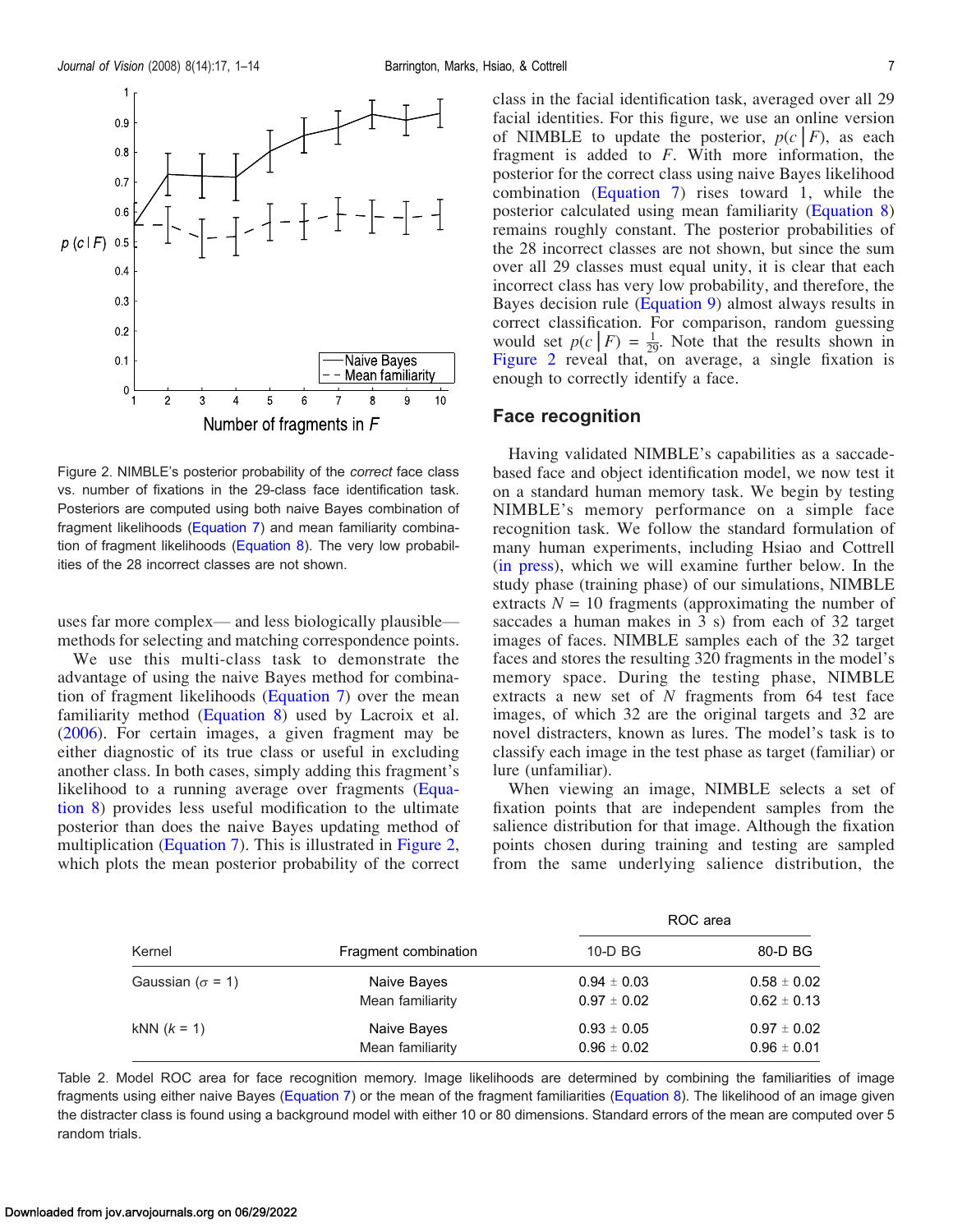<span id="page-7-0"></span>stochasticity involved in this process, as well as the renormalization that results from the suppression of previously fixated locations, means that the actual fixation locations are almost always different. As Henderson et al. ([2005\)](#page-12-0) demonstrated, human scan paths in facial memory retrieval are not just replicating those generated during memory encoding, and so simple exemplar matching may not perform well. In our experiments, the mean distance from a point sampled from a face during encoding to the nearest point from the same face studied during retrieval was 8.8 pixels or 0.5 degrees of visual angle.

Since we do not restrict our model to discrete kernel functions such as [Equation 2](#page-3-0), in which only a subset of the stored memories contribute to the old/new decision, all stored memories from a given class contribute to the estimate of the posterior probability of the class. In order to apply the Bayes decision rule ([Equation 9](#page-4-0)) to this oneclass recognition task, we recast it as a two-class classification task. Fragments from training images are stored with a class label that indicates they have been seen in the study phase.

We need to estimate the likelihood that an image fragment was generated by the lure (distracter) class,  $p(\bar{f}|\bar{c})$ . To estimate this probability, we use a multivariate Gaussian whose variance in each feature dimension is set equal to the principal component (eigenvalue) obtained by performing PCA on fragments extracted from 55 face images not used in the study or test phases. We used this method because it approximates storing a large number of face patches that a subject might see over her lifetime but is computationally faster than explicitly sampling from an extra set of non-task images. We compared the effect of using two different background models to estimate  $p(f|\overline{c})$ : a low-dimensional background model using the first 10 principal component dimensions and a highdimensional background model using the first 80 principal component dimensions. In [Table 2](#page-6-0), we refer to these as 10-D BG and 80-D BG, respectively. The Gaussian kernel suffers a drop in performance when using the high-D background model because the extra dimensions of the 80-dimensional background model (which account for the least variance in the data) are quite susceptible to noise. When categorizing a new input, the kNN model  $(k = 1)$ uses only one data point, unlike the Gaussian model which takes input from every point in memory. As a result, the kNN model is less affected by noise.

For each set of test fragments, we compute the posterior probability that these image fragments were generated by the target  $p(c \mid F)$  and lure distributions  $p(\overline{c} \mid F)$ . Computing the (log) ratio of these probabilities (as in [Equation 9\)](#page-4-0) for each image provides a ranking of the images in order of how likely they are to be a familiar target image; larger values of  $p(\vec{c}|F)$  are more likely to be targets rather than lures. We quantify the model's results using the area under the receiver operating characteristic (ROC) curve. The ROC curve compares the rate of correct detections to false alarms at each point in the ranking. By varying the

prior probabilities for each class,  $p(c)$  and  $p(\overline{c})$  (which comprise the second term on the right-hand side of [Equation 9\)](#page-4-0), we can trace out every point on the ROC curve and compute the area under the curve. This ROC area provides a single number that describes the accuracy of the ranking (often estimated non-parametrically in psychophysics experiments as  $A'$ ). For example, when  $p(c) = 0$ , all images are deemed to be lures, whereas when  $p(\overline{c}) = 0$ , all images are recognized as targets. A perfect ranking (i.e., all the target images at the top of the ranking and all the lures at the bottom) would result in an ROC area equal to 1. Ranking images randomly, we would expect the ROC area to be 0.5.

The results for the recognition memory task are shown in [Table 2.](#page-6-0) We can see that in this task the mean familiarity model performs quite well. When tested on face images, normal human subjects achieved  $A'$  (a biasfree, nonparametric estimate of ROC area) in the range of 0.9 to 1.0 for this task (e.g., Duchaine & Nakayama, [2005;](#page-12-0) Hsiao & Cottrell, [in press](#page-12-0)), and NIMBLE performs similarly. A more detailed analysis of NIMBLE's performance in comparison to humans is given in the NIMBLE using human fixations section.

### NIMBLE using human fixations

The memory experiments described above demonstrate that NIMBLE performs well on standard memory tasks: NIMBLE approaches a more sophisticated computer vision model's object identification abilities, and NIMBLE recognizes familiar faces as well as humans. This performance arises in spite of NIMBLE's simple, bottom-up model of visual salience. In order to test the saccade-based memory component of the model in isolation (independent of the salience model), we examine NIMBLE's performance on a memory task for which we know the exact fixation locations used by humans.

## Human face recognition with varying numbers of fixations

We conducted a human experiment to examine how many fixations are required to recognize a face (Hsiao & Cottrell, [in press\)](#page-12-0). During an otherwise standard face recognition task, participants were allowed a variable number of fixations (one, two, three, or no restriction/free viewing) before the stimulus was masked. The stimuli consisted of 16 male and 16 female Caucasian face images, taken from the FERET database (Phillips et al., [1998\)](#page-12-0). During the experiment, the image size on the screen spanned about 8 degrees of visual angle, equivalent to the size of a real face at a viewing distance of 1 m; an area approximately the size of one eye on the face may be foveated at a time. The eye movements of eight male and eight female right-handed participants were recorded with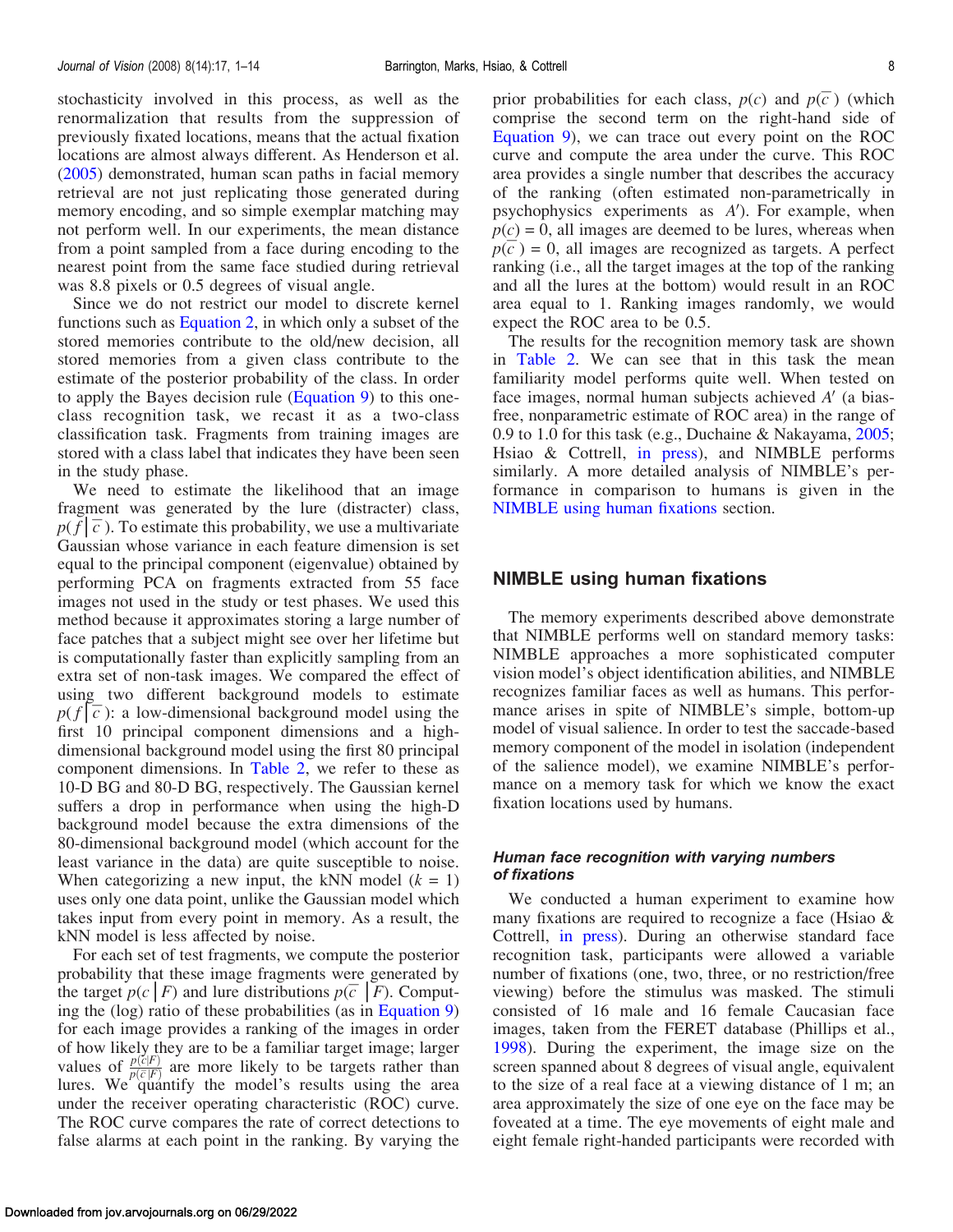<span id="page-8-0"></span>an EyeLink II eye tracker. The tracking mode was pupil-only, with a sample rate of 500 Hz.

As in the NIMBLE face recognition experiments described above, the human experiments had a study phase and a test phase and used the same stimuli as the NIMBLE experiments. During the study phase, participants saw the 32 faces, one at a time, for 3 s in a random order. During the test phase, they saw the same 32 faces as well as 32 lures, one at a time. For each test stimulus, they were asked to judge, as quickly and accurately as possible, whether or not they had seen the face during the study phase by pressing "YES" or "NO" buttons within 3 s. The faces were divided into the four fixation restriction conditions evenly, counterbalanced through a Latin square design: one fixation, two fixations, three fixations, and no restriction (free viewing). In each trial, the image remained on the screen until either the participant's eyes moved away from the last permissible fixation (if a restriction was imposed), or the response occurred, or the end of 3 s, whichever came first. The image was masked by the average face (an image created using the pixel-wise average of all of the stimuli from the study) after the last permissible fixation; the mask remained until the response or the end of 3 s. The participants were not informed of the association between the mask and the number of fixations they made during the experiment. One major difference from the NIMBLE experiments is that the human subjects had to saccade to the face after it appeared above or below a fixation point. Initially, the

average face appeared, then during the subjects' first saccade it was replaced by the test face. This method was used to ensure that the subjects were unable to extract any identity information from peripheral vision. NIMBLE, on the other hand, is given the entire face to start with and computes salient points directly on the facial image.

Figure 3 shows the distribution of the first three fixations and overall fixations from all subjects during the study and the test phases. The participants' discrimination performance as measured by  $A'$ , a bias-free nonparametric measure of sensitivity that estimates ROC area, showed that the optimal human recognition performance was achieved with two fixations-performance did not improve with additional fixations. This is illustrated in [Figure 4:](#page-9-0) The  $A'$  in the two-fixation condition was significantly larger than that in the one-fixation condition  $(F(1, 15) = 44.435, p \le 0.001)$ ; in contrast, A' in the two, three, and no restriction (4+ fixations) conditions were not significantly different from each other (there were no statistically significant differences between any two of the three).

## NIMBLE face recognition using human fixations

In the human memory experiment just described (Hsiao & Cottrell, [in press\)](#page-12-0), we recorded the eye movements of 16 subjects as they performed both the study and test phases of a face recognition memory task. It is clear that the distribution of human fixations (Figure 3) differs

Study phase



Test phase



Figure 3. Distribution of the first three fixations in all trials and overall fixations from all subjects during the study and the test phases (from Hsiao & Cottrell, [in press\)](#page-12-0).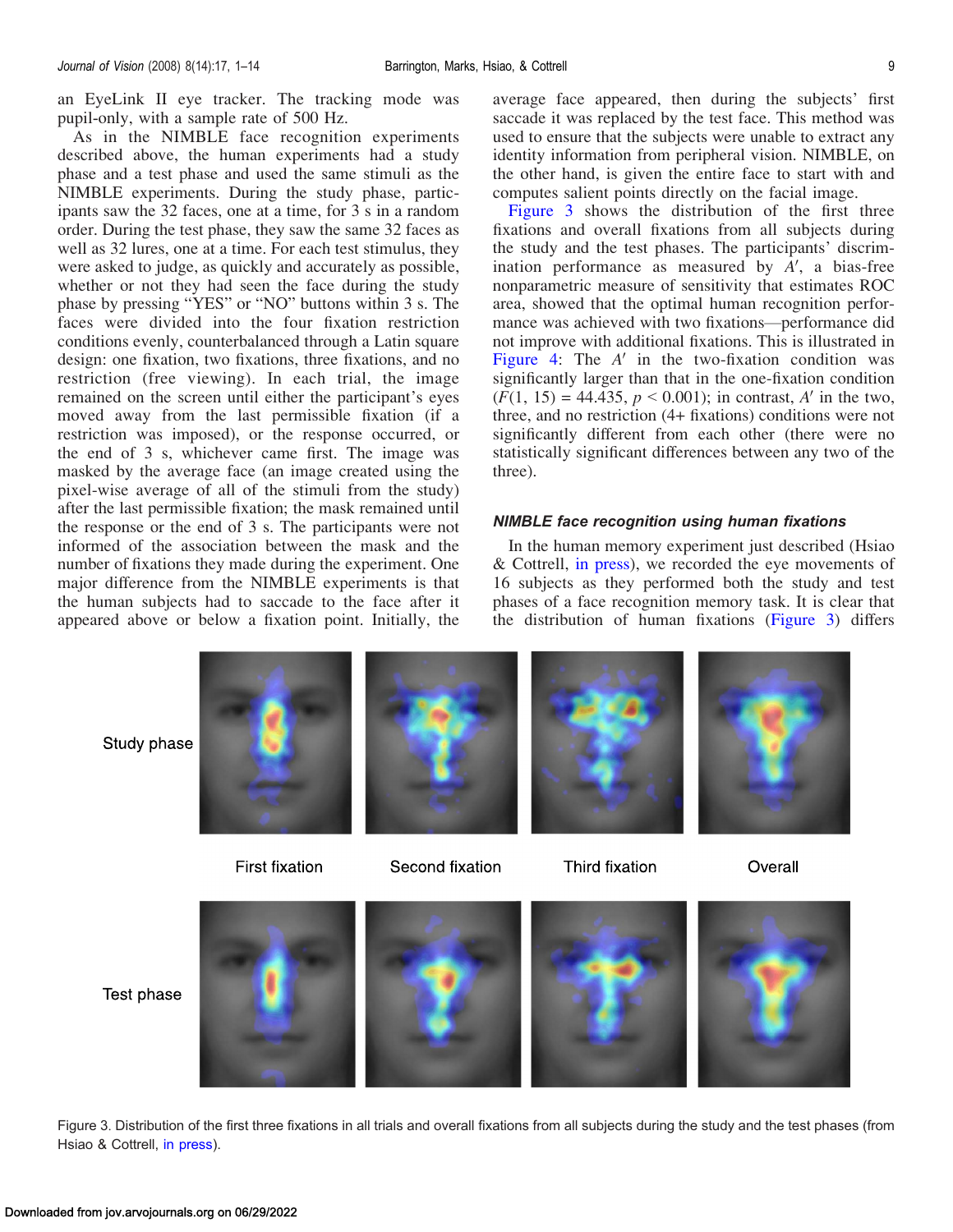<span id="page-9-0"></span>



Number of fixations

Figure 4. Human participants' discrimination performance measured by A' in different fixation restriction conditions: one fixation, two fixations, three fixations, and the free viewing condition (4+). Error bars show standard errors.

significantly from the fixation locations chosen using NIMBLE's current model of visual salience (demonstrated in [Figure 1](#page-2-0)). These differences most likely arise from two sources: 1) The human subjects start off the face and saccade to it, making the center of the face a more likely target; and 2) the simplified salience model [\(Equation 1\)](#page-1-0) of Yamada and Cottrell [\(1995](#page-13-0)) takes no account of the top-down, task-specific cues used in directing human saccades. By using the human fixation locations recorded from the eye tracking experiment described above, rather than fixations drawn from a computed salience map, we can test the fragment memory component of NIMBLE in isolation from the salience model.

Using the same images and the same test paradigm as Hsiao and Cottrell [\(in press\)](#page-12-0), we use the recorded human fixation locations as the basis for NIMBLE's fragment selection. During the study phase, we extract an image fragment from each of the locations where a human subject fixated a study image and store these fragments in NIMBLE's memory. During the test phase, we extract fragments from the locations in the target and lure images that subjects fixated during the test phase under each of the 4 fixation conditions and compute the likelihood of these fragments under NIMBLE's kernel density estimate of the target and lure classes. We calculate NIMBLE's ROC curves as before, this time using the fixation locations from each human subject, and compare the performance in each of the four fixation conditions. The results are shown in Figure 5, where we use a Gaussian kernel with  $\sigma = 0.1$  to best fit the human data. (Note that the results for the original NIMBLE face recognition experiments in [Table 2](#page-6-0) are very insensitive to the value of this parameter, and setting  $\sigma = 0.1$  with the computed salience map provides similar results to those shown in [Table 2](#page-6-0).)

For comparison with Figure 4 (which shows human subjects' performance) and Figure 5 (which shows the

Figure 5. NIMBLE's discrimination performance using human fixations, measured by ROC area in different fixation restriction conditions: one fixation, two fixations, three fixations, and the free viewing condition (4+ fixations). Error bars show standard errors.

performance of the NIMBLE model using actual human fixations), we have included Figure 6, which shows the NIMBLE model's performance using one, two, three, and the mean of four to ten fixations that were selected using the visual salience model ([Equation 1](#page-1-0)) of Yamada and Cottrell ([1995\)](#page-13-0).

Figures 4 and 5 demonstrate that with limited fixations, NIMBLE using human fixations recognizes faces with similar accuracy to humans (with ROC area between 0.8 and 0.9). However, the two graphs also show that NIMBLE's trend in performance differs from humans. In particular, NIMBLE achieves maximum performance using just the first human fixation. Note that this is not the case when NIMBLE chooses fixations using the model



Figure 6. NIMBLE's discrimination performance using the model of visual salience, measured by ROC area in different fixation restriction conditions: one fixation, two fixations, three fixations, and the average of 4 to 10 fixations (4+). Error bars show standard errors.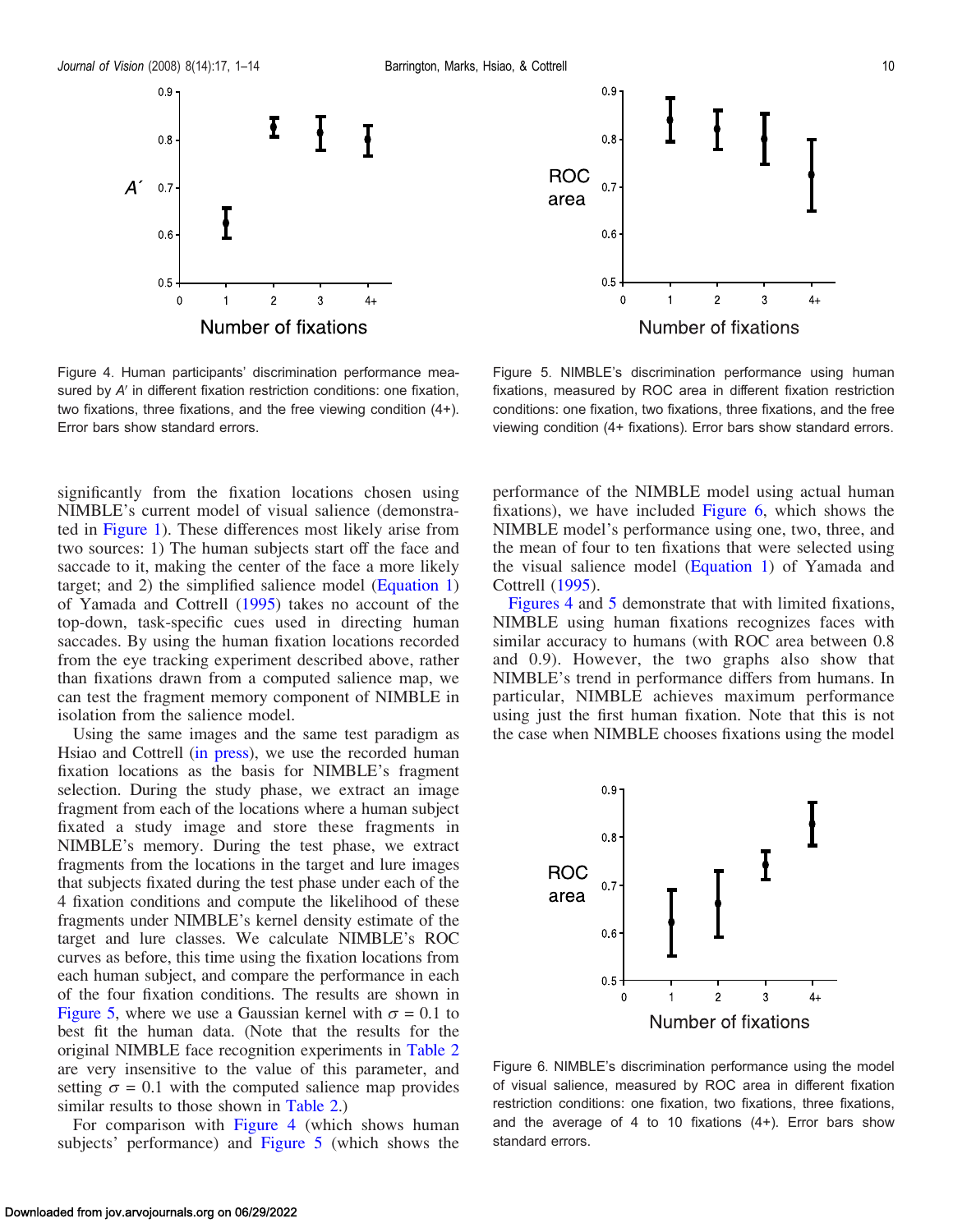<span id="page-10-0"></span>of visual salience [\(Equation 1](#page-1-0)), as shown in [Figure 6](#page-9-0). This is consistent with the claim that the location chosen by humans for the first fixation (the bridge of the nose) may be the optimal viewing position for face recognition (Hsiao & Cottrell, [in press\)](#page-12-0).

A possible explanation for the discrepancy between the human results in [Figure 4](#page-9-0) and NIMBLE's performance using the same fixations in [Figure 5](#page-9-0) is that, as shown in [Figure 3,](#page-8-0) the first and second fixations made by the human subjects tended to land in very similar locations (around the bridge of the nose), while it was not until the third fixation that attention was directed to the eyes. This suggests that all of the information required for face recognition in this task was obtainable by fixating the bridge of the nose, but that perhaps the subjects were not able to obtain all of the information required for face recognition during the duration of a typical fixation. Since we move our eyes about three times per second (Henderson, [2003;](#page-12-0) in the human experiment described above, the first fixation lasted 295 ms and the second fixation lasted 315 ms on average), it may be that a second fixation in a nearby location is required to accumulate more information and thus achieves the best face recognition performance. The need for a second fixation nearby the first may also be due to task switching from localizing to exploring for recognition. This task-switching effect could result from subjects planning a localizing saccade from the center of the screen to the target face stimulus before the first fixation; this localizing saccade has been shown to have a central bias (e.g., Renninger, Verghese, & Coughlan, [2007;](#page-12-0) Tatler, [2007\)](#page-12-0). Obviously, the NIMBLE model does not experience this limitation.

While the performance on the second and third fixations are almost identical for human subjects and NIMBLE with human fixations, the performance of NIMBLE using human fixations degrades in the unrestricted viewing condition (4+ fixations, in which the model used up to 3 s of recorded human fixations on each image). This drop in performance may be because most human subjects had recorded enough information to match the study face using just the first two fixations, as evidenced by the plateau in their results in [Figure 4.](#page-9-0) After this, subjects could continue to actively fixate the image or simply let their gaze wander while they considered and entered their response. Thus, perhaps many of the fixations recorded by the eye tracker in this condition were not actively being used by the subjects to make their decision (were not taskrelevant), which could explain why including them hampered NIMBLE's performance.

## **Discussion**

Our Bayesian version of NIM provides several extensions to the original cognitive model (Lacroix et al.,

[2006\)](#page-12-0). First, we recast NIM into a probabilistic framework, placing it on a firmer theoretical foundation. In this setting, NIM's spherical kernel becomes the likelihood function (a density estimator). We showed how this could be replaced by a more robust Gaussian kernel or by a nearest-neighbor density estimator. The resulting NIMBLE model demonstrates good performance on identification tasks for both faces and objects. We also showed that in face identification, the model's belief in the correct answer increases in a reasonable way as more evidence is gathered through further fixations, a property not enjoyed by the original NIM model's method of evidence combination.

In addition, we cast the problem of memory for faces as a classification problem, where we assume that faces from the study set are encoded with the context of the experiment (here, simply labeled as being from the study set). Our NIMBLE model demonstrates human levels of performance on a facial memory (familiar/unfamiliar) task. However, a more detailed examination of the relationship between NIMBLE and human processing revealed differences in both the apparent salience map, which is the front end of our model, and the memory component of the model when human fixations are used. These differences will require further refinements to the model in order to better match the human data.

One obvious difference is the methodology used in the two cases. Whereas the human subjects begin the experiment looking at a screen location off the face and saccade to the face, NIMBLE starts by computing a complete salience map from the entire full-resolution face image. A more reasonable paradigm might be for NIMBLE to also start off the face and compute the salience of the image using only the low-resolution information about the face that would be available from an object in the periphery. Clearly, the model would find the face salient and saccade to it. Before the first saccade, the representation of the face would be low resolution because it is out of the fovea, and so we hypothesize that the salience would be maximal near the center of the face (corresponding to human subjects first saccading to near the bridge of the nose). This idea also suggests potential future research to develop a more realistic salience model that computes salience based only on the currently available image information, rather than one computed on the entire image in parallel in advance (as is currently done).

The first-fixation performance discrepancy between the human subjects and NIMBLE may be due to the humans' imperfect perception of the studied face during a single fixation (the duration of the first fixation is 295 ms on average in the human experiment). Perhaps the current model moves its beliefs too far based on the current input, resulting in the high accuracy after the first fixation. Humans appear to be more "skeptical" in their updating until they have a second fixation. We could account for this using a generative model that is a mixture of noise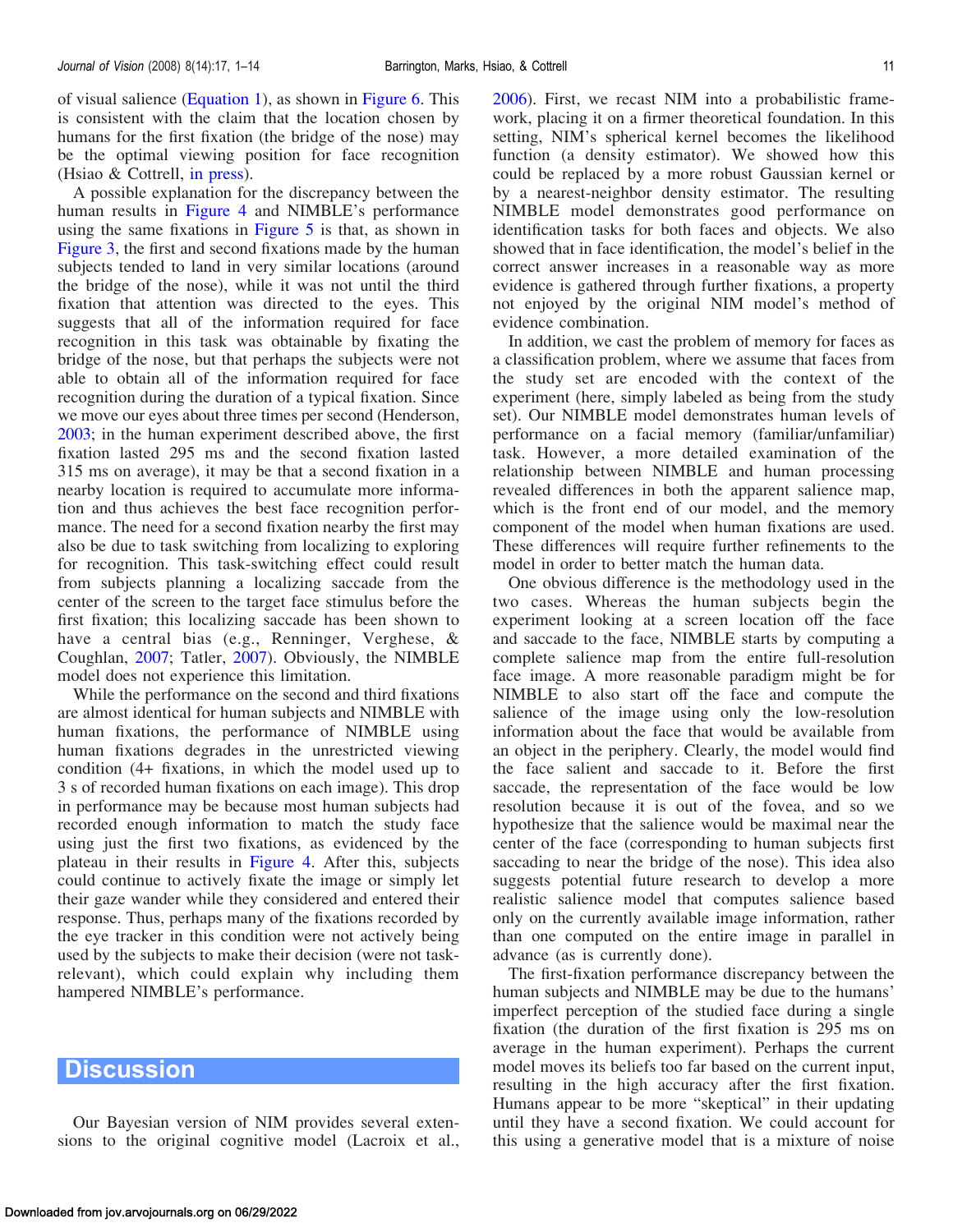<span id="page-11-0"></span>and actual beliefs, as was done by Nelson and Cottrell ([2007\)](#page-12-0) to model the gradual acquisition of concepts in a learning task.

Alternatively, the discrepancy may also be due to task switching from localizing to exploring for recognition that occurs during the first fixation. Subjects begin by planning a localizing saccade from the center of the screen to the center of the stimulus (Renninger et al., [2007\)](#page-12-0) and may not take in all of the information from this first fixation location that is required for recognition. Future work could test this hypothesis by instructing and/or restricting participants to make only one fixation during the face recognition task and increasing the preview time of the average face in the periphery to reduce the task-switching cost. Based on NIMBLE's results, our hypothesis is that this will improve the human subjects' performance in the one-fixation condition.

Similar to what we have proposed here, Lacroix et al. ([2007\)](#page-12-0) have developed an extension of their original NIM model, called NIM-CLASS, which can be applied to multi-class identification tasks by storing a class label with each memorized fragment. They assign a label to a new fragment by finding the peak in the histogram of its nearest neighbors' labels. However, the model is still heuristic rather than probabilistic. A further extension in NIM-CLASS that is beyond what we have done here is to include the influence of top-down attention by also storing the image coordinates of each memorized fragment as well as a low-resolution, global representation of the image that captures the gist of the image. Using this global representation, they direct future fixations to the area in the image that is most likely to reduce classification uncertainty. The computational complexity of this step makes it somewhat implausible for fixation planning. Bayesian methods exist for augmenting the salience calculation by including scene context (e.g., priors on target locations; Torralba, Oliva, Castelhano, & Henderson, [2006\)](#page-12-0) and top-down influences (e.g., the likelihood of the features given the class; Zhang, Tong, Marks, Shan, & Cottrell, [in press](#page-13-0)). Such models could easily be integrated into NIMBLE's probabilistic framework.

Future improvements to NIMBLE will include more detailed modeling of the retinal and lateral geniculate nucleus (LGN) transformation used to convert fixated image locations into features for the memory model. This will move from the oversimplified square patch samples of the Gabor filter responses to a properly foveated retina model with lower resolution samples from the periphery. In addition, we plan to improve the selection of fixation points by integrating learned, task-specific feedback to direct NIMBLE's "eye" movements to sample from image locations with top-down interest as well as bottom-up salience. Since NIMBLE is a fully probabilistic model, it will be straightforward to integrate these more complex systems into the existing model.

# **Conclusions**

Using the NIM model (Lacroix et al., [2006](#page-12-0)) as our starting point, we developed NIMBLE, a biologically inspired, saccade-based Bayesian model of face and object recognition. We have demonstrated that NIMBLE's performance is comparable to human performance on standard identification and recognition memory tasks and that this biologically inspired model approaches the best machine vision results. In addition, the sequential sampling version of NIMBLE demonstrates that, like humans, our system can achieve correct identification and recognition of faces and objects after a very small number of fixations. Implementing NIMBLE using actual human fixations improves performance considerably, suggesting that in a face recognition memory task, humans fixate locations that are optimally suited to solving the problem.

# Acknowledgments

This work is supported by NIMH Grant MH57075 to GWC, a James S. McDonnell Foundation Grant to the Perceptual Expertise Network (Isabel Gauthier, PI), and NSF Grant #SBE-0542013 to the Temporal Dynamics of Learning Center (GWC, PI). LB was supported by an IGERT fellowship (NSF DGE-0333451 to GWC).

Commercial relationships: none.

Corresponding author: Gary Cottrell.

Email: gary@ucsd.edu.

Address: Department of Computer Science and Engineering 0404, University of California, San Diego, La Jolla, CA 92093-0404, USA.

## References

- Belongie, S., Malik, J., & Puzicha, J. (2002). Shape matching and object recognition using shape contexts. Pattern Analysis and Machine Intelligence, 24-4, 509–522.
- Bishop, C. (1995). Neural networks for pattern recognition. Oxford, UK: Oxford University Press.
- Dailey, M., Cottrell, G., & Busey, T. (1998). Facial memory is kernel density estimation (almost). In M. S. Kearns, S. A. Solla, & D. A. Cohn (Eds.), Advances in neural information processing systems (vol. 11, pp. 24–30). Cambridge, MA: MIT Press.
- Dailey, M. N., Cottrell, G. W., Padgett, C., & Adolphs, R. (2002). EMPATH: A neural network that categorizes facial expressions. Journal of Cognitive Neuro-science, 14, 1158-1173. [[PubMed\]](http://www.ncbi.nlm.nih.gov/pubmed/12495523?ordinalpos=4&itool=EntrezSystem2.PEntrez.Pubmed.Pubmed_ResultsPanel.Pubmed_RVDocSum)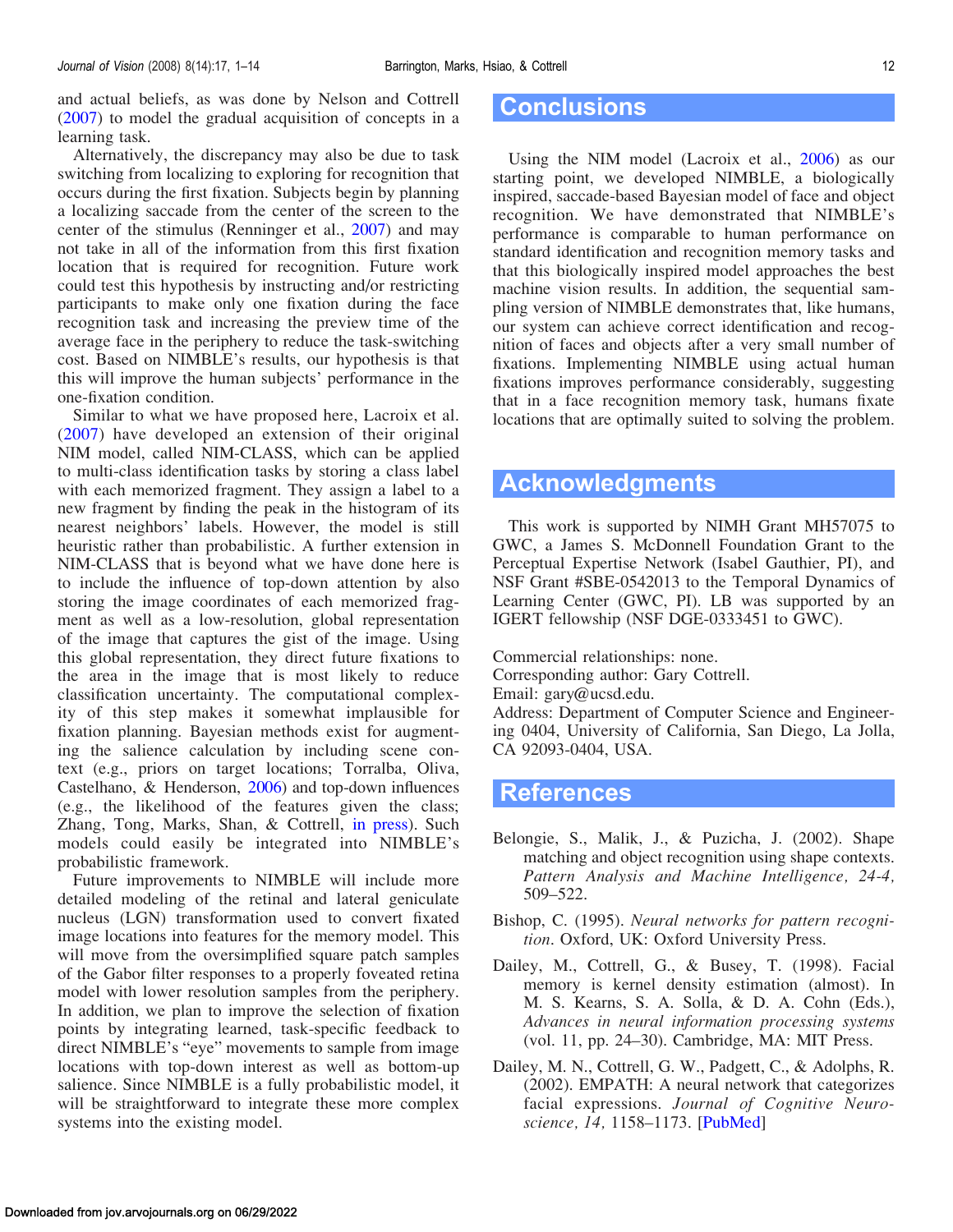- <span id="page-12-0"></span>Dollar, P., Rabaud, V., Cottrell, G., & Belongie, S. (2005). Behavior recognition via sparse spatio-temporal features. Proceedings of the Joint IEEE Workshop on Visual Surveillance & Performance Evaluation of Tracking & Surveillance.
- Duchaine, B., & Nakayama, K. (2005). Dissociations of face and object recognition in developmental prosopagnosia. Journal of Cognitive Neuroscience, 17, 249–261. [\[PubMed](http://www.ncbi.nlm.nih.gov/pubmed/15811237?ordinalpos=1&itool=EntrezSystem2.PEntrez.Pubmed.Pubmed_ResultsPanel.Pubmed_RVDocSum)]
- Foulsham, T., & Underwood, G. (2008). What can saliency models predict about eye movements? Spatial and sequential aspects of fixations during encoding and recognition. Journal of Vision, 8(2):6, 1–17, http:// journalofvision.org/8/2/6/, doi:10.1167/8.2.6. [\[PubMed\]](http://www.ncbi.nlm.nih.gov/pubmed/18318632?ordinalpos=2&itool=EntrezSystem2.PEntrez.Pubmed.Pubmed_ResultsPanel.Pubmed_RVDocSum) [\[Article](http://journalofvision.org/8/2/6/)]
- Henderson, J. M. (2003). Human gaze control during realworld scene perception. Trends in Cognitive Science, 7, 498–504. [[PubMed\]](http://www.ncbi.nlm.nih.gov/pubmed/14585447?ordinalpos=34&itool=EntrezSystem2.PEntrez.Pubmed.Pubmed_ResultsPanel.Pubmed_RVDocSum)
- Henderson, J. M., Williams, C. C., & Falk, R. J. (2005). Eye movements are functional during face learning. Memory & Cognition, 33, 98-106. [\[PubMed](http://www.ncbi.nlm.nih.gov/pubmed/15915796?ordinalpos=23&itool=EntrezSystem2.PEntrez.Pubmed.Pubmed_ResultsPanel.Pubmed_RVDocSum)]
- Hintzman, D. (1984). MINERVA 2: A simulation model of human memory. Behavior Research Methods, Instruments and Computers, 16, 96–101.
- Hsiao, J., & Cottrell, G. (in press). Two fixations suffice in face recognition. Psychological Science.
- Itti, L., & Koch, C. (2001). Computational modelling of visual attention. Nature Reviews, Neuroscience, 2, 194–203. [\[PubMed](http://www.ncbi.nlm.nih.gov/pubmed/11256080?ordinalpos=2&itool=EntrezSystem2.PEntrez.Pubmed.Pubmed_ResultsPanel.Pubmed_RVDocSum)]
- Jones, J. P., & Palmer, L. A. (1987). An evaluation of the two-dimensional Gabor filter model of simple receptive fields in cat striate cortex. Journal of Neurophysiology, 58, 1233–1258. [\[PubMed](http://www.ncbi.nlm.nih.gov/pubmed/3437332?ordinalpos=41&itool=EntrezSystem2.PEntrez.Pubmed.Pubmed_ResultsPanel.Pubmed_RVDocSum)]
- Kittler, J., Hatef, M., Duin, R., & Matas, J. (1998). On combining classifiers. IEEE Transactions on Pattern Analysis and Machine Intelligence, 20, 226–239.
- Lacroix, J., Murre, J., & Postma, E. (2006). Modeling recognition memory using the similarity structure of natural input. Cognitive Science, 30, 121–145.
- Lacroix, J., Murre, J., Postma, E., & Van den Herik, H. (2004). The natural input memory model. Proceedings of the 26th Annual Meeting of the Cognitive Science Society.
- Lacroix, J., Postma, E., & Van den Herik, H. (2007). Modeling visual classification using bottom-up and top-down fixation selection. Proceedings of the 29th Annual Meeting of the Cognitive Science Society.
- Lowe, D. (2004). Distinctive image features from scaleinvariant keypoints. International Journal of Computer Vision, 20, 91–110.
- Mozer, M., Shettel, M., & Vecera, S. (2006). Top-down control of visual attention: A rational account. In Y. Weiss, B. Scholkopf, & J. Platt (Eds.), Advances in

neural information processing systems, (vol. 18, pp. 923–930). Cambridge, MA: MIT Press.

- Nelson, J., & Cottrell, G. (2007). A probabilistic model of eye movements in concept formation. Neurocomputing, 70, 2256–2272.
- Nene, S., Nayar, S. K., & Murase, H. (1996). Columbia object image library (COIL-100) (Tech. Rep.).
- Nosofsky, R. M., & Palmeri, T. J. (1997). An exemplarbased random walk model of speeded classification. Psychological Review, 104, 266–300. [[PubMed\]](http://www.ncbi.nlm.nih.gov/pubmed/9127583?ordinalpos=4&itool=EntrezSystem2.PEntrez.Pubmed.Pubmed_ResultsPanel.Pubmed_RVDocSum)
- Noton, D., & Stark, L. (1971). Scanpaths in saccadic eye movements while viewing and recognizing patterns. Vision Research, 11, 929–942. [[PubMed\]](http://www.ncbi.nlm.nih.gov/pubmed/5133265?ordinalpos=3&itool=EntrezSystem2.PEntrez.Pubmed.Pubmed_ResultsPanel.Pubmed_RVDocSum)
- Palmeri, T. J., & Gauthier, I. (2004). Visual object understanding. Nature Reviews, Neuroscience, 5, 291–303. [[PubMed\]](http://www.ncbi.nlm.nih.gov/pubmed/15034554?ordinalpos=25&itool=EntrezSystem2.PEntrez.Pubmed.Pubmed_ResultsPanel.Pubmed_RVDocSum)
- Phillips, J., Wechsler, H., Huang, J., & Rauss, P. (1998). The FERET database and evaluation procedure for face-recognition algorithms. Image & Vision Computing, 16, 295–306.
- Raaijmakers, J., & Shiffrin, R. (2002). Models of memory. In H. Pashler & D. Medin (Eds.), Stevens' handbook of experimental psychology (3rd ed., vol. 2), Memory and cognitive processes (pp. 43–76). Wiley.
- Raj, R., Geisler, W. S., Frazor, R. A., & Bovik, A. C. (2005). Contrast statistics for foveated visual systems: Fixation selection by minimizing contrast entropy. Journal of the Optical Society of America A, Optics, Image Science, and Vision, 22, 2039-2049. [\[PubMed](http://www.ncbi.nlm.nih.gov/pubmed/16277275?ordinalpos=35&itool=EntrezSystem2.PEntrez.Pubmed.Pubmed_ResultsPanel.Pubmed_RVDocSum)]
- Renninger, L., Coughlan, J., Verghese, P., & Malik, J. (2005). An information maximization model of eye movements. In L. K. Saul, Y. Weiss, & L. Bottou (Eds.), Advances in neural information processing systems, (vol. 17, pp. 1121–1128). Cambridge, MA: MIT Press.
- Renninger, L. W., Verghese, P., & Coughlan, J. (2007). Where to look next? Eye movements reduce local uncertainty. Journal of Vision, 7(3):6, 1–17, http:// journalofvision.org/7/3/6/, doi:10.1167/7.3.6. [\[PubMed](http://www.ncbi.nlm.nih.gov/pubmed/17461684?ordinalpos=2&itool=EntrezSystem2.PEntrez.Pubmed.Pubmed_ResultsPanel.Pubmed_RVDocSum)] [\[Article\]](http://journalofvision.org/7/3/6/)
- Tatler, B. W. (2007). The central fixation bias in scene viewing: Selecting an optimal viewing position independently of motor biases and image feature distributions. Journal of Vision, 7(14):4, 1–17, http:// journalofvision.org/7/14/4/, doi:10.1167/7.14.4. [\[PubMed](http://www.ncbi.nlm.nih.gov/pubmed/18217799?ordinalpos=2&itool=EntrezSystem2.PEntrez.Pubmed.Pubmed_ResultsPanel.Pubmed_RVDocSum)] [\[Article\]](http://journalofvision.org/7/14/4/)
- Torralba, A., Oliva, A., Castelhano, M. S., & Henderson, J. M. (2006). Contextual guidance of eye movements and attention in real-world scenes: The role of global features in object search. Psychological Review, 113, 766–786. [[PubMed\]](http://www.ncbi.nlm.nih.gov/pubmed/17014302?ordinalpos=4&itool=EntrezSystem2.PEntrez.Pubmed.Pubmed_ResultsPanel.Pubmed_RVDocSum)
- Ullman, S., Vidal-Naquet, M., & Sali, E. (2002). Visual features of intermediate complexity and their use in